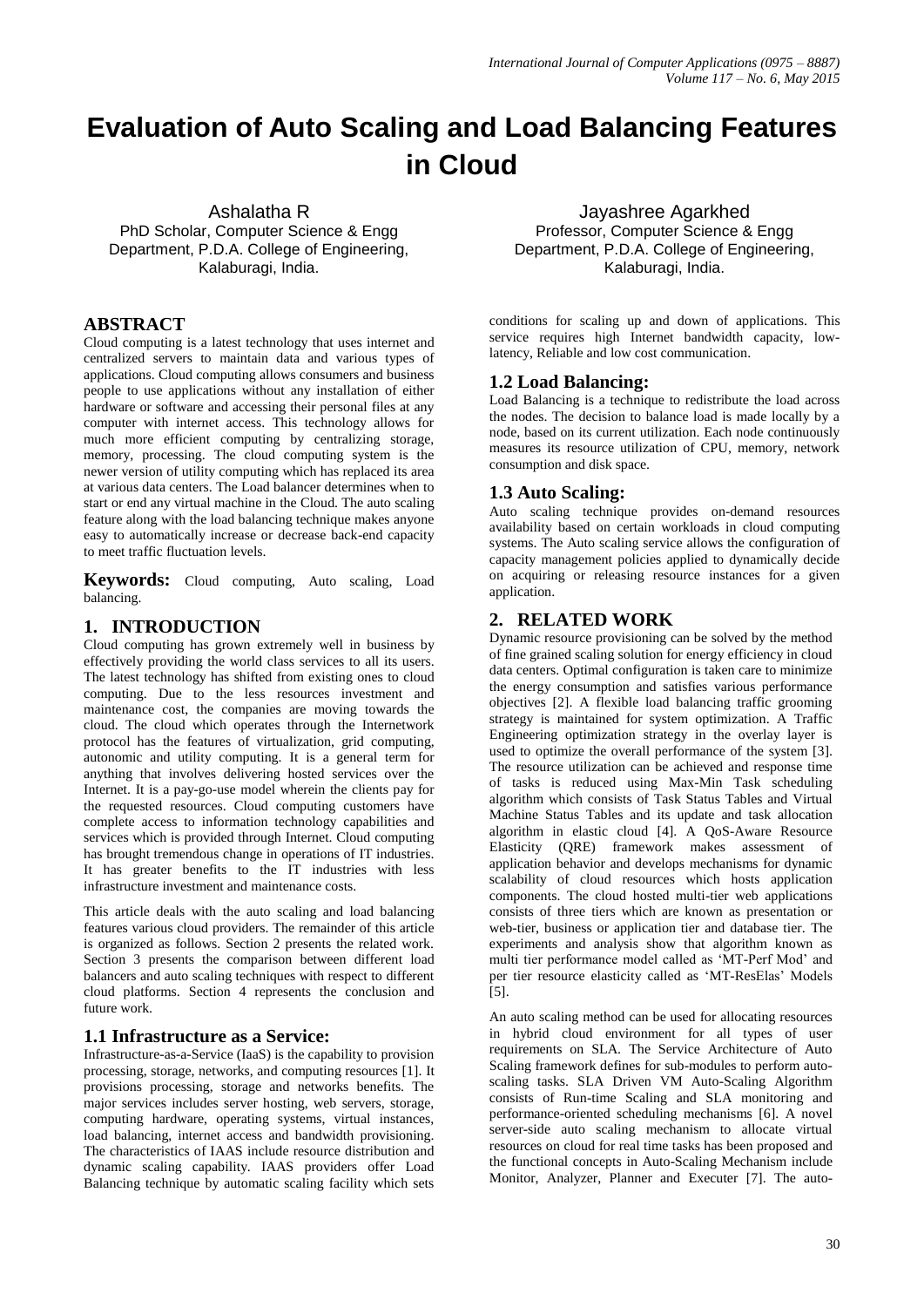scaling method describes the execution of an application within deadline. The Auto-Scaling Algorithm includes Runtime Scaling and Performance-oriented Scheduling Algorithm [8]. Various Auto-Scaling Strategies using logtraces of Google data center clusters include Auto-scaling Demand Index (ADI) metric for auto-scaling strategy. The Adaptive strategy for defining step sizes in auto-scaling operations include two step size configuration strategies which are fixed (for regular metrics) and Adaptive for irregular and peaky system utilization. Various Auto-scaling triggering strategies include Reactive, Conservative and Predictive methods [9].

## **3. COMPARISON OF AUTO SCALING AND LOAD BALANCING FEATURES WITH VARIOUS CLOUD PROVIDERS**

## **3.1 Auto scaling in commercial cloud:**

#### *3.1.1 AMAZON*

Amazon Web Service (AWS) provides compute and storage servers with high speed networks for accessing any type of resources. Amazon provides auto scaling service as IaaS EC2 (Elastic compute cloud) public cloud. EC2 provides an elastic IP address with every user account to reduce the instance failures. Auto scaling in AWS allows increasing or decreasing the number of EC2 instances within the application"s architecture. With Auto scaling, one can create collections of EC2 instances called as Auto scaling groups. We can also specify minimum and maximum number of instances in each Auto Scaling group. Each auto scaling group contains one or more scaling policies which define when auto scaling launches or terminates EC2 instances within the group. Auto scaling in AWS uses load balancers to distribute traffic across the instances within auto scaling technique along with the elastic load balancing technique [10].

#### *3.1.2 MICROSOFT AZURE*

Platform-as-a-Service (PaaS) clouds offer a runtime environment system where users" components can be deployed and executed in a straightforward manner which offers an additional abstraction level when compared to IaaS clouds [11]. The users need not have to handle virtual resources such as machines or networks to start running their systems. Microsoft Windows Azure does not implement any embedded auto scaling solution to its users rather it supports *Paraleap* software which automatically scales resources in Azure to respond to changes on demand [12]. Data storage for application scheduling and rules based on customer performance counters is an added advantage in Windows Azure platform which is not available in other cloud providers [13].

**Table 1: Auto Scaling Techniques Used By Various Cloud Providers**

| <b>Cloud Providers</b> | <b>Auto scaling feature</b>                                                    |
|------------------------|--------------------------------------------------------------------------------|
| <b>AMAZON</b>          | Automatically scales number of<br>EC2 instances for different<br>applications. |
| WINDOWS AZURE          | Provides auto scaling feature<br>manually based on<br>the<br>applications.     |
| APP<br>GOOGLE          | Owns auto scaling technology                                                   |

| <b>ENGINE</b>      | Google applications.                                                                 |
|--------------------|--------------------------------------------------------------------------------------|
| <b>GOGRID</b>      | Supports auto scaling technique<br>in programmatic way and does<br>not implement it. |
| <b>FLEXISCALE</b>  | Provides auto scaling mechanism<br>with high performance<br>and<br>availability.     |
| <b>ANEKA</b>       | Application management service<br>through cloud peer service.                        |
| <b>NIMBUS</b>      | Open source cloud provided by<br>resource manager and Python<br>modules.             |
| <b>EUCALYPTUS</b>  | Open source cloud which<br>provides wrapper service for<br>various applications.     |
| <b>OPEN NEBULA</b> | source cloud which<br>Open<br>provides OpenNebula Service<br>Management Project.     |

The survey on auto scaling mechanisms with different commercial cloud providers and open source cloud platforms are shown in Table 1 [23].

#### *3.1.3 GOGRID*

Cloud does not implement any auto scaling functionality but does provide an API to remotely command the addition or removal of virtual machines whenever required. It uses *RightScale* software which is a cloud management platform which offers control functionality over the virtual machines deployed in different cloud platforms [14]. GoGrid supports auto scaling functionality based on alerts and associated actions to run each time an alarm is triggered [15].

#### *3.1.4 RACKSPACE*

Rackspace does not support built in auto scaling capabilities but gives an API to its users for remote control of the hosted virtual machines. The user is solely responsible for monitoring the service and taking the scaling decisions as and when necessary. The creation and removal of resources is done through API calls to the remote API"s [16]. Rackspace provides *Enstratus* cloud management platform which offers control functionality over the VMs deployed onto different clouds. *Enstratus* software also supports auto scaling feature as that of other cloud platforms does [17].

### **3.2 Load balancing in commercial cloud:** *3.2.1. AMAZON:*

Amazon EC2 offers load balancing through Amazon Elastic Load Balancing service (ELB). ELB technique provides high availability of EC2 instances and enhances EC2 applications availability by distributing incoming application traffic across multiple instances [18]. EC2 includes OS such as Linux, Windows, Suse Linux, Fedora, Open Solaris, Red Hat, Open Suse, Ubuntu etc. Any user can interact with EC2 using set of SOAP messages. The elastic load balancer provides high availability of EC2 instances and also enhances EC2 application availability by distributing incoming application traffic across multiple instances. Elastic load balancing also detects unhealthy instances and automatically routes the traffic as necessary. Various metrics evaluation can be done through transactions/second, number of simultaneous users, request latency, performance evaluation, QoS evaluation,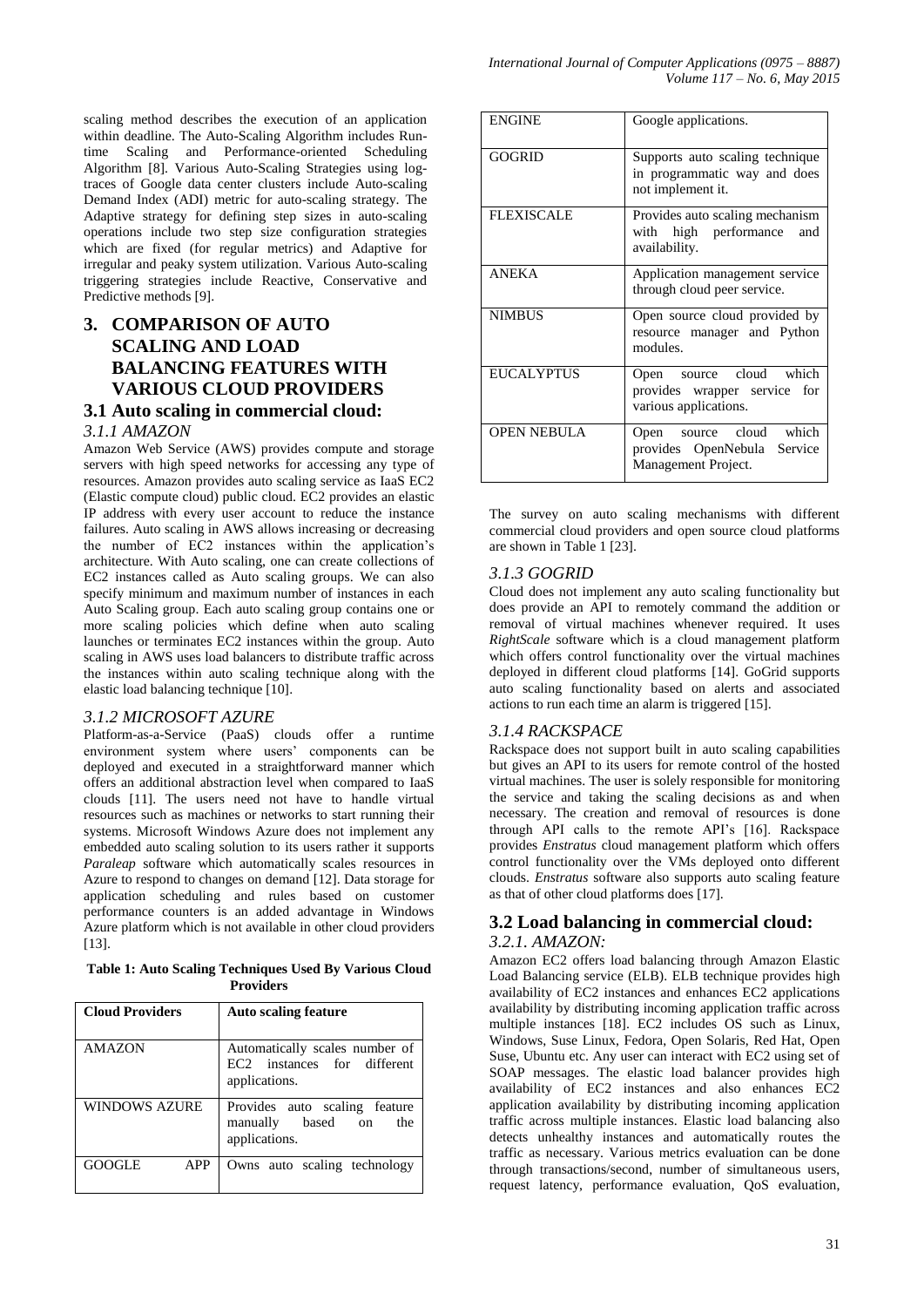energy efficiency, power saving and cost estimation strategy. Amazon EC2 automatically distributes incoming application traffic among multiple instances using ELB feature and monitoring method using Cloud Watch techniques with high scaling policies.

#### *3.2.2 MICROSOFT AZURE:*

In Azure, the load is automatically distributed among available work resources by using a round robin algorithm transparent to the cloud users. Load balancing for applications running under the *AppFabric* service is achieved by using hardware load balancers [19]. The load balancers have redundant copies to reduce failure. Windows Azure gives PaaS cloud platforms to its users where SQL is a cloud based version of SQL servers and *Azure AppFabric* is a collection of services for cloud applications. Windows Azure has three components namely compute, storage and fabric controller. The Fabric Controller ensures scaling, load balancing and memory management and reliability features [20].

#### *3.2.3 GOGRID:*

GoGrid cloud has free account usage of the redundant f5 hardware load balancers. The load balancers check the availability of nodes in the balancing pool. If one node becomes unavailable, the load balancer removes it from the pool automatically. Load balancing can disturb client sessions if traffic for the same session is not routed to the same server node that initiated the session throughout the whole duration of the session [21].

#### *3.2.4 RACKSPACE:*

Rackspace cloud offers two types of cloud services which are *Cloud Servers* and *Cloud Sites.* The Cloud Servers is a IaaS type service which takes care of auto scaling and load balancing through cloud clients. The Cloud Sites service targets automated scaling, load balancing and daily backups. The algorithm used for distributing the load is round robin. Pricing is done based on the client"s platform usage in terms of disk space, bandwidth and compute cycle which is a unit that enables Rackspace to quantify their platform"s computational usage. Users are not charged for use of load balancing service. Google provides free of cost to its users the various services such as Gmail, Google Drive, Google Calendar, Picasa, Google groups [22].

**Table 2: Load Balancing Techniques Used By Various Cloud Providers**

| <b>Cloud Providers</b> | <b>Load Balancing Feature</b>                                                                                                          |  |
|------------------------|----------------------------------------------------------------------------------------------------------------------------------------|--|
| <b>AWS</b>             | Load Balancing service will allow<br>users to balance incoming request<br>& traffic across multiple EC2<br>instances.                  |  |
| <b>AZURE</b>           | The load automatically distributed<br>among available work resources<br>using round robin algorithm<br>transparent to the cloud users. |  |
| <b>GOGRID</b>          | Load Balancing algorithm is used<br>as Round Robin, Sticky session,<br>SSL least connect, Source address.                              |  |
| <b>FLEXISCALE</b>      | Load Balancing does automatic<br>equalization of server load within<br>clusters using Zeus software.                                   |  |

| <b>MOSSO</b> | This service scales with traffic and<br>inherits Load Balancing feature.              |
|--------------|---------------------------------------------------------------------------------------|
| <b>ANEKA</b> | Dot Net based service oriented<br>resource management<br>and<br>development platform. |

Cloud computing systems are commercially available through several cloud providers. Extensive survey has been done through several websites documentation. Table 2 gives the comparison survey about the various cloud providers available in the market today [24].

## **4. CONCLUSION & FUTURE WORK**

Auto scaling and load balancing features are the two methods which assure service level objectives in cloud computing era. Various factors affect the cloud services from different cloud providers" point of view. This paper has aimed the best to compare both the feature with respect to leading cloud platforms. The next work includes implementation of load balancing and auto scaling features in real time cloud environments.

#### **5. REFERENCES**

- [1] Dan C. Marinescu, Cloud Computing Theory and Practice, Morgan Kaufmann, USA, Elsevier, 2013.
- [2] S.K. Tesfatsion, E. Wadbro, J.Tordsson, "A combined frequency scaling and application elasticity approach for energy-efficient cloud computing," Future Generation Computer Systems 2014, pp. 205-214.
- [3] Qiao hong and Yan Shoubao, "A flexible load-balancing traffic grooming algorithm in service overlay network," In proceeding of the International conference on cloud computing and big data, 2013.
- [4] X.Li, Y.Mao, X.Xiao, Y.Zhuang, "An improved maxmin task-scheduling algorithm for elastic cloud," In proceeding of the International symposim on computer, consumer and control, 978-1-4799-5277-9/14, IEEE 2014.
- [5] P.D. Kaur, I.chana, "A resource elasticity framework for QoS aware execution of cloud applications," Future Generation Computer Systems 2014, pp. 14-25.
- [6] H.Kang, J. Koh, Y.Kim, J.Hahm, "A SLA driven vm auto scaling method in hybrid cloud environment," APNOMS IEICE 2013.
- [7] Y.W. Ahn, A.M.K cheng, J.Baek, M.Jo and H.chen, "An auto-scaling mechanism for virtual resources to support mobile, pervasive, real-time healthcare applications in cloud computing," 0890-8044/13, IEEE 2013.
- [8] Y. Ahn, J.Choi, S. Jeong, Y.Kim, "Auto scaling method in hybrid cloud for scientific applications," IEICE – Asia-Pacific Network Operation and Management Symposium (APNOMS) 2014.
- [9] Marco.A.S. Netto, C. Cardonha, R.L.F. Cunha, M.D. Assuncao, "Evaluating auto-scaling strategies for cloud computing environment," In proceeding of the 22nd International MASCOTS, 1526-7539/14, IEEE 2014.
- [10] Amazon Web Services. http://aws.amazon.com/
- [11] Windows Azure. http://www.windowsazure.com/
- [12] Paraleap. https://www.paraleap.com